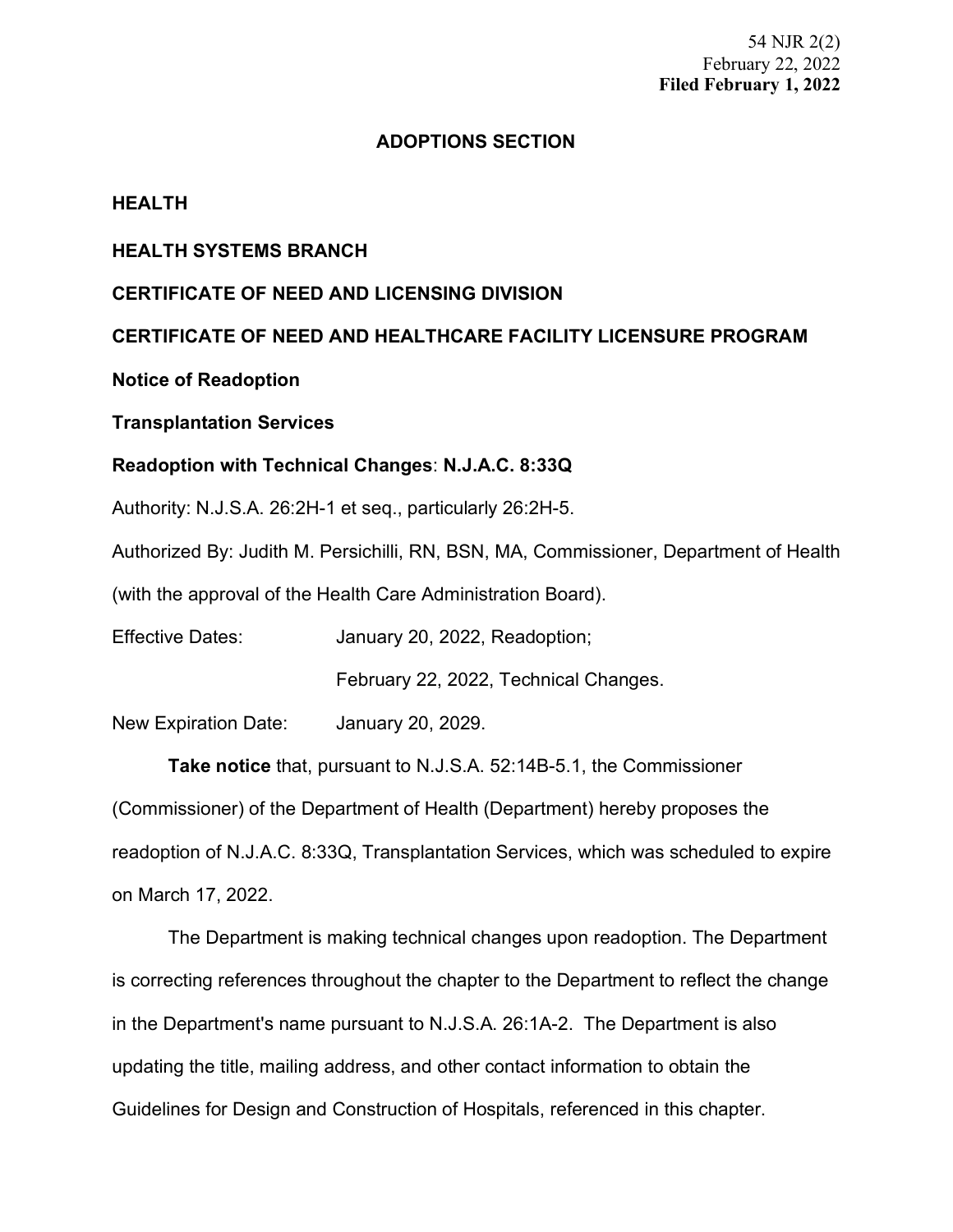N.J.A.C. 8:33Q, Transplantation Services, is organized at Subchapter 1, Organ Transplantation Services, and establishes the standards, personnel qualifications, physical requirements, regulatory compliance, and reporting requirements for new and existing kidney, heart, liver, and pancreas transplantation services in New Jersey.

The Commissioner has reviewed N.J.A.C. 8:33Q and has determined that the existing chapter remains necessary, proper, reasonable, efficient, understandable, and responsive to the purposes for which the Department originally promulgated it, as amended and supplemented over time, and, with the technical changes, should be readopted.

**Full text** of the technical changes follows (additions indicated in boldface **thus**; deletions indicated in brackets [thus]):

SUBCHAPTER 1. ORGAN TRANSPLANTATION SERVICES

8:33Q-1.2 General criteria

(a)-(b) (No change.)

(c) New programs shall be reviewed by the Department of Health [and Senior Services] within two years of initiation. If minimum performance standards of this subchapter are not met within three years from program initiation, the license may be revoked or not renewed.

(d)-(e) (No change.)

8:33Q-1.3 Performance standards

(a) (No change.)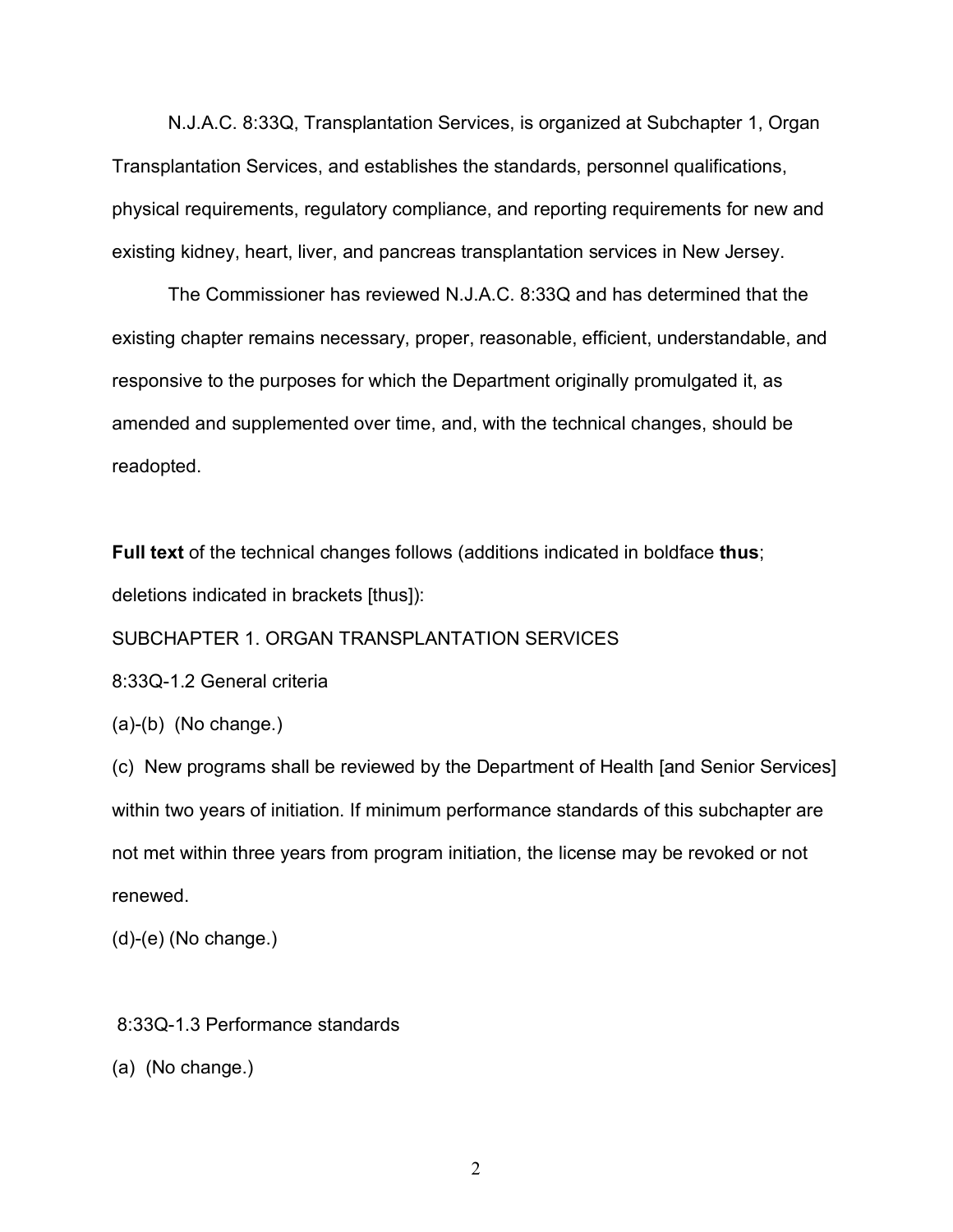(b) Each institutional plan for a transplantation service must contain at a minimum:

1. The basis for projecting the performance rate to be achieved by the end of the second year of operation that is considered reasonable by the Department of Health [and Senior Services], which shall include, but not be limited to, the availability of donor organs and patient needs;

2.-3. (No change.)

#### 8:33Q-1.6 Physical requirements

(a) The transplant beds shall be located in an environment that will afford the patient privacy, quiet, and protection from infection while providing visual access. An isolation room, designed to minimize infection hazards of or from the patient, shall be made available for each transplant patient. Each isolation room shall contain only one bed and shall comply with acute-care patient room standards [(Guidelines for Construction and Equipment of Hospitals and Medical Facilities, 1992-1993 edition American Institute of Architects, the American Institute of Architects Press, 1735 New York Ave., N.W., Washington, DC 20006, as amended and supplemented, incorporated herein by reference)] **(Guidelines for Design and Construction of Hospitals, 2018 edition, The Facilities Guidelines Institute, ISBN-13 978-0-87258-935-3, available through the Facility Guidelines Institute, telephone (800) 242-2626, website www.fgiguidelines.org, incorporated herein by reference, as amended and supplemented),** as well as the following:

1.-2. (No change.)

3